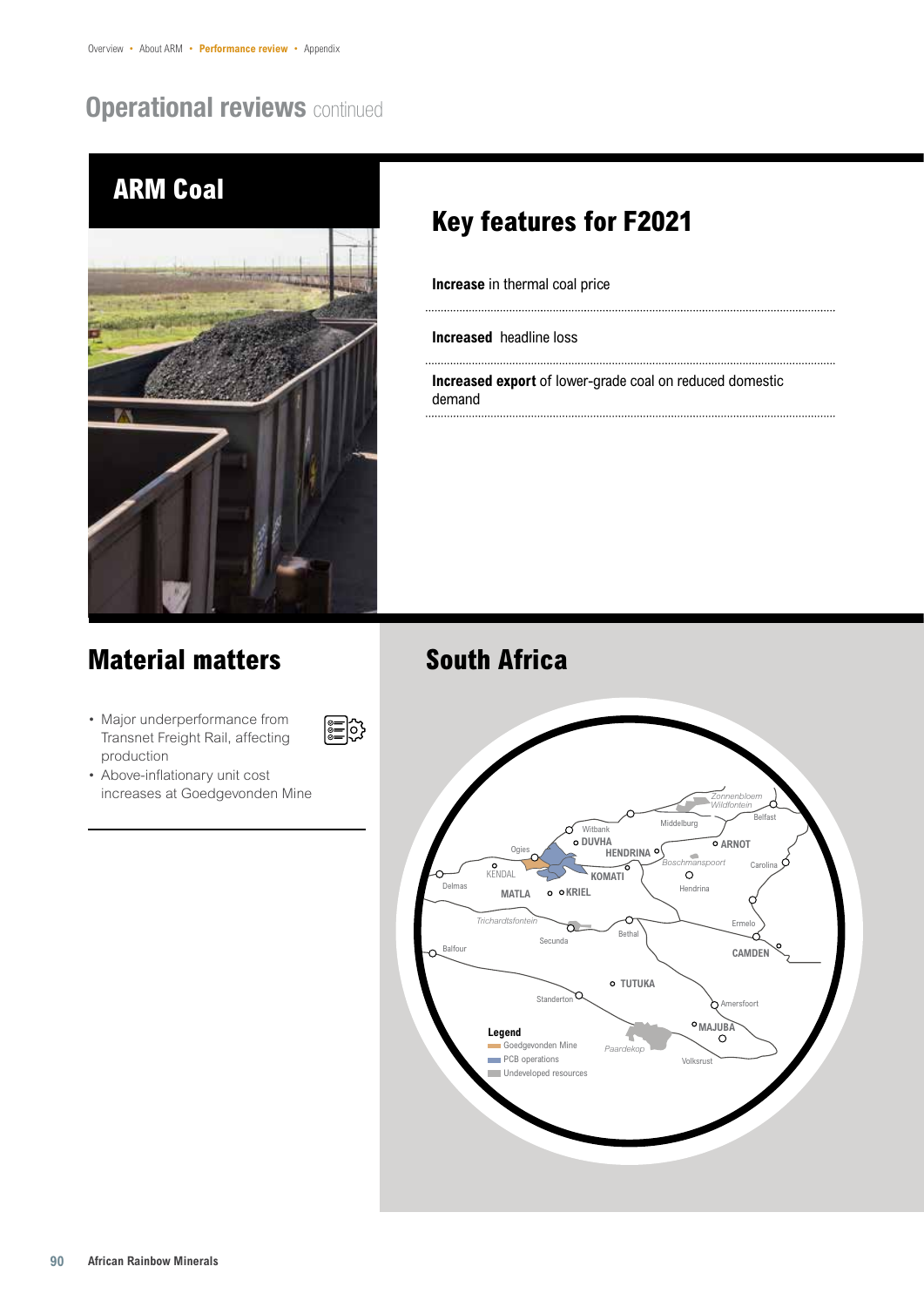

<sup>1</sup> *ARM Coal holds:*

*– Access to Glencore Operations South Africa's interest and entitlement in the Richards Bay Coal Terminal (RBCT).*

*– An export entitlement of 3.2Mtpa in the phase V expansion at RBCT.* <sup>2</sup> *Participative coal business (PCB) refers to the Impunzi and Tweefontein operations.*



## **Production process**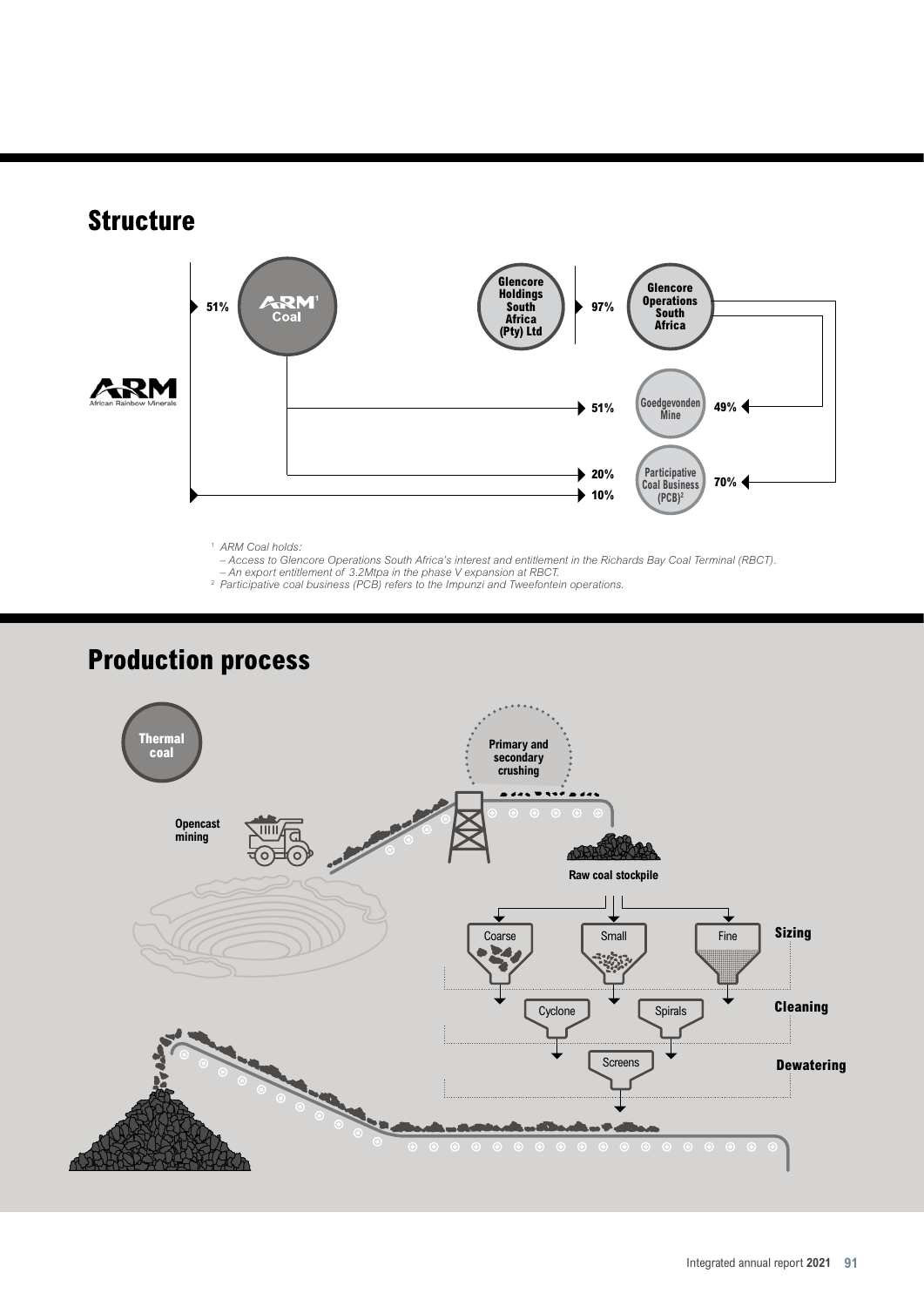## **Operational reviews continued**

#### **ARM Coal continued**

#### **Scorecard GOEDGEVONDEN MINE**

Continued focus on containing unit cost escalations below inflation



**Not achieved** Higher escalations mainly due to lower saleable production

Continued focus on containing unit cost escalations below inflation

#### **PARTICIPATIVE COAL BUSINESS (PCB)**

Continued focus on containing unit cost escalations below inflation



Unit costs increased in line with inflation on lower saleable production

Continued focus on containing unit cost escalations below inflation

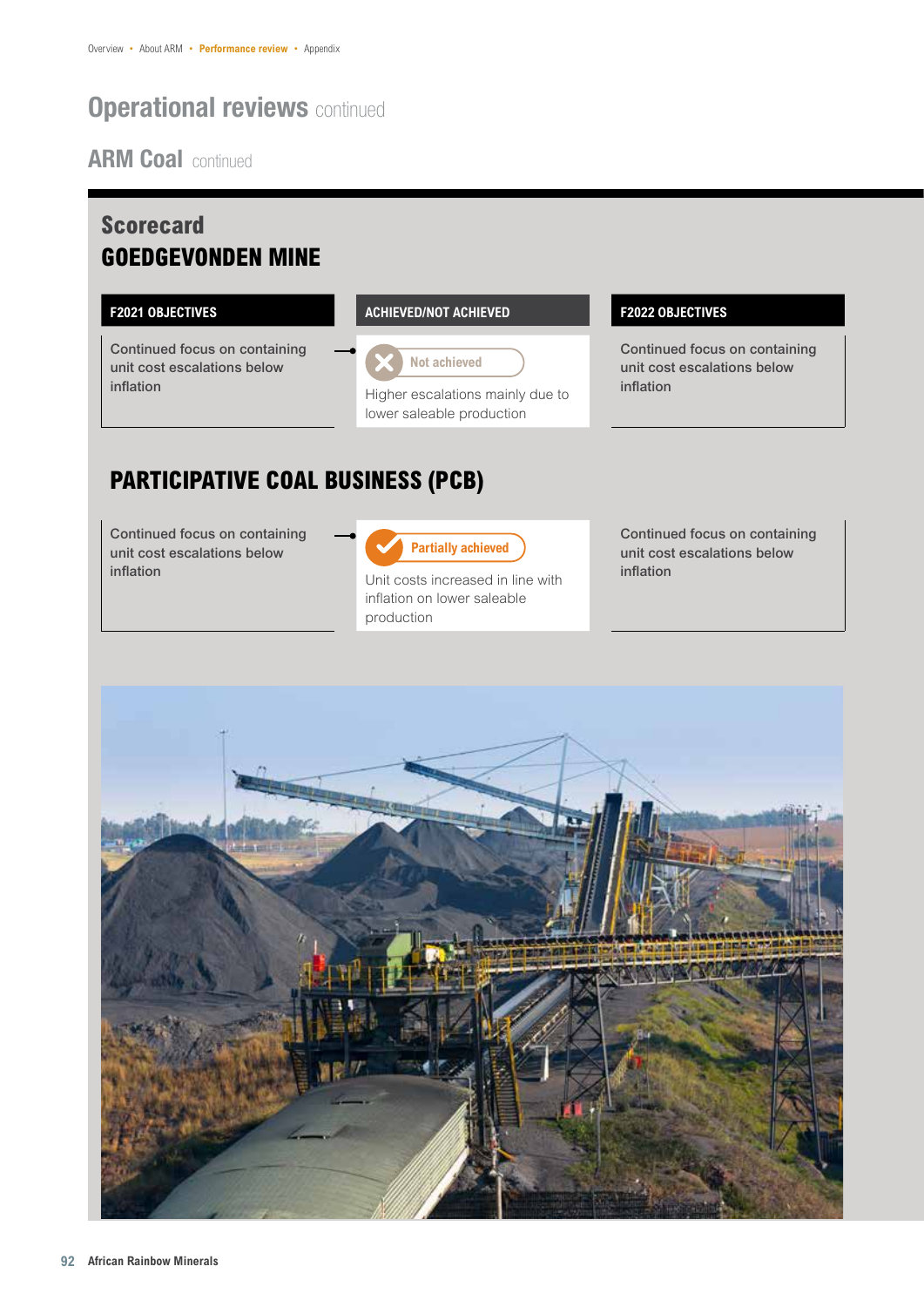#### **Commodity prices**

Thermal coal prices increased in F2021 due to the global economic recovery and supply shortages.

Global coal prices were supported after China increased demand for non-Australian thermal coal. Increased safety inspections at coal mines and enforcement of compliance to licensed production capacity restricted coal supply out of China. Prices were further assisted by the delayed start to the China hydro-generation season which increased thermal power generation compared to the prior year.

The Asian Liquefied Natural Gas (LNG) price increase to record levels resulted in LNG to coal switching, which further supported additional coal demand. The impact of the higher market prices was reduced by increased exports of low-grade quality coal due to decreased domestic demand.

Goedgevonden Mine's average received US dollar prices increased by 19% to US\$57 per tonne in F2021 (F2020: US\$48 per tonne). PCB's average received US dollar prices increased by 12% from US\$51 per tonne in F2020 to US\$57 per tonne in F2021.

Approximately 56% (F2020: 62%) of export volumes at Goedgevonden Mine was high-quality coal while PCB exports of high-quality coal amounted to 62% (F2020: 65%).

#### **Financial performance**

**Delivering financial returns to shareholders and other providers of capital**

ARM Coal reported an attributable headline loss of R250 million (F2020: R2 million) which included re-measurement gains of R242 million (F2020: R485 million) on partner loans. Excluding these gains, the ARM Coal headline loss was R492 million (F2020: R487 million), mainly due to lower coal sales volumes (owing to underperformance from Transnet Freight Rail) and above-inflation unit cost increases which was partially offset by higher average received coal prices.

Refer to note 2 to the annual financial statements for the ARM Coal segmental information.

#### **Operational performance**

**Continuously improving operational performance**

#### **Goedgevonden Mine**

**AFS**



Production was negatively impacted by challenges at Transnet Freight Rail, giving rise to full stockpiles at the mine. The underperformance was exacerbated by a derailment on the coal line in April 2021. Inclement weather in January and February 2021 also affected run-of-mine production.

The Covid-19 impact on production losses reduced in 2H F2021 due to improved protocols and management thereof.

ARM's attributable run-of-mine production from Goedgevonden Mine reduced by 16% from 2.85 million tonnes in F2020 to 2.39 million tonnes in F2021, while attributable saleable production was 1.5 million tonnes in F2021 compared to 1.76 million tonnes in F2020.

On-mine unit production costs per saleable tonne rose by 17% to R506 per tonne (F2020: R431 per tonne). The above-inflation increase in unit costs was due mainly to a 15% reduction in saleable production volumes.

#### **PCB**

During the year, the PCB operations were significantly impacted by challenges at Transnet Freight Rail. This resulted in full product stockpiles at both Impunzi and Tweefontein restricting production.

In the second half of the financial year, production at Tweefontein Mine was further impacted by hot coal and hard digging conditions at the Klipplaat pit. These conditions are expected to improve in F2022 as most of the production will come from the Makoupan pit. A programme of re-drilling and blasting hot areas where practical to improve digging conditions in Klipplaat has also been implemented.

ARM's attributable run-of-mine production from PCB reduced by 11%, from 4.28 million tonnes in F2020 to 3.79 million tonnes in F2021.

Export sales volumes were 3% higher at 8 million tonnes (F2020: 7.73 million tonnes). Domestic sales volumes declined from 5.74 million tonnes to 2.9 million tonnes largely due to decreased sales to Eskom.

ARM's attributable saleable production reduced by 13% from 2.69 million tonnes in F2020 to 2.34 million tonnes in F2021.

PCB successfully commissioned a second dragline at Tweefontein Mine in the latter part of 1H F2021. This is expected to improve both production and cost management.

Unit production costs per saleable tonne increased by 7% from R484 per tonne in F2020 to R520 per tonne in F2021, mainly due to lower saleable production volumes.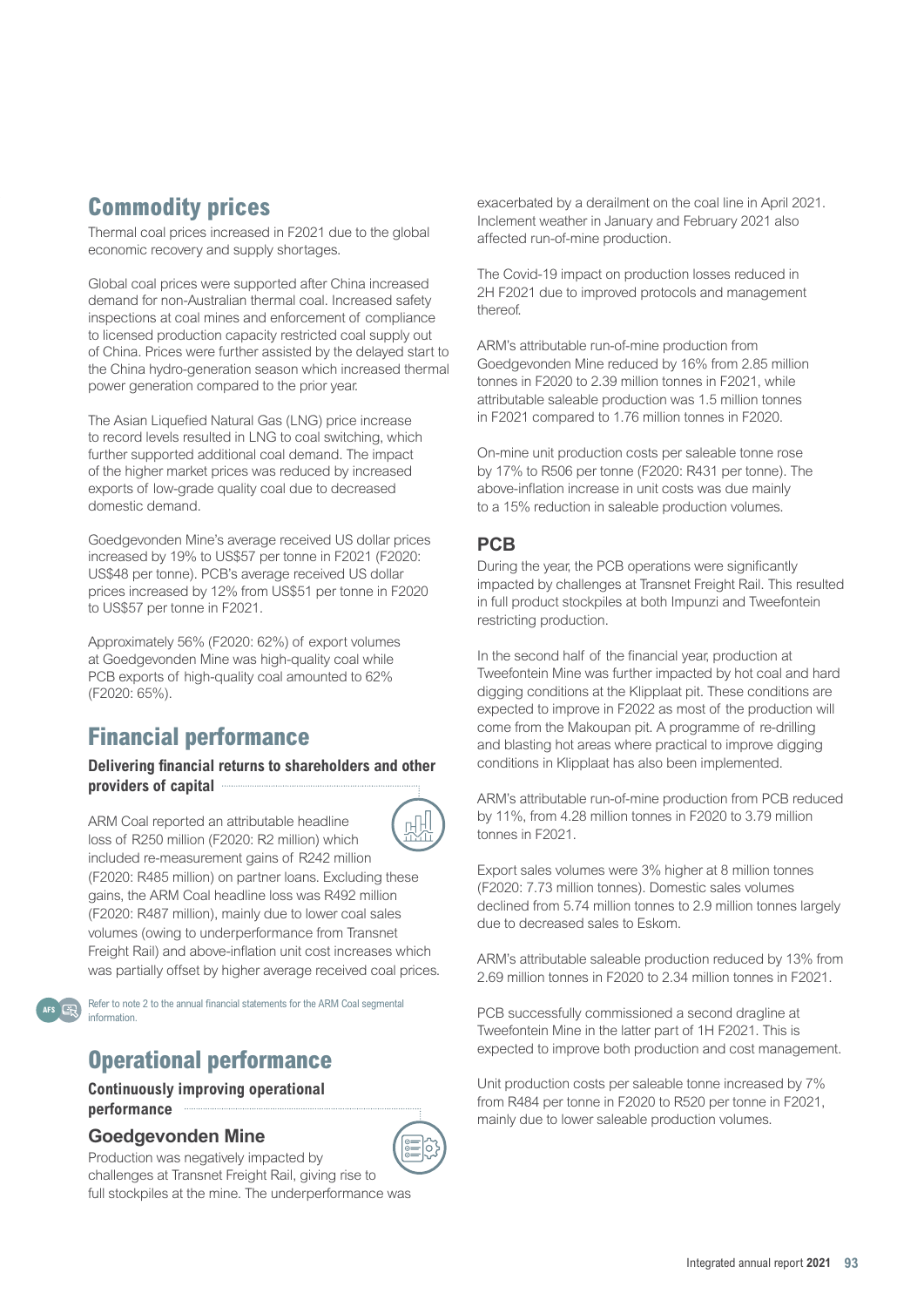### **Operational reviews continued**

#### **ARM Coal continued**

**Summary operational and financial indicators – 100% basis Contract of the Contract of the Coedgevonden Mine** 

#### **Ownership**

ARM holds an effective 26% in Goedgevonden Mine, Glencore Operations South Africa (GOSA) owns the balance 

#### **Management**

Governed by a management committee controlled by ARM Coal. The management committee has four ARM representatives and three Glencore representatives. Operational management is contracted to Glencore

|                                              | Unit      | F2021          | F2020   | F2019                    | F2018   | F2017 |
|----------------------------------------------|-----------|----------------|---------|--------------------------|---------|-------|
| <b>OPERATIONAL - 100% basis</b>              |           |                |         |                          |         |       |
| <b>Production and sales</b>                  |           |                |         |                          |         |       |
| Saleable production                          | Mt        | 5.79           | 6.77    | 6.99                     | 6.05    | 6.47  |
| Total thermal coal sales                     | Mt        | 5.79           | 6.53    | 6.84                     | 6.11    | 6.21  |
| Export thermal coal sales                    | Mt        | 3.89           | 4.29    | 3.27                     | 2.85    | 3.18  |
| Domestic thermal coal sales                  | Mt        | 1.90           | 2.25    | 3.57                     | 3.26    | 3.03  |
| <b>Average received prices</b>               |           |                |         |                          |         |       |
| Export (FOB) <sup>1</sup>                    | US\$/t    | 56.73          | 47.87   | 71.10                    | 84.57   | 62.07 |
| Domestic (FOT) <sup>2</sup>                  | R/t       | 354            | 305     | 275                      | 235     | 241   |
| <b>Unit costs</b>                            |           |                |         |                          |         |       |
| On-mine saleable cost per tonne              | R/t       | 506            | 431     | 380                      | 351     | 323   |
| <b>FINANCIAL - ATTRIBUTABLE</b>              |           |                |         |                          |         |       |
| Sales revenue                                | R million | 1 0 5 8        | 1 0 5 6 | 1 1 6 2                  | 1 0 2 8 | 911   |
| Total costs                                  | R million | 896            | 1 0 0 0 | 870                      | 32      | 676   |
| Operating profit/(loss)                      | R million | 162            | 56      | 292                      | 1 0 6 0 | 235   |
| EBITDA                                       | R million | 348            | 264     | 326                      | 335     | 235   |
| Capital expenditure                          | R million | 263            | 197     | 244                      | 140     | 196   |
| Cash operating profit                        | R million | 148            | 56      | 292                      | 335     | 235   |
| Less:                                        |           |                |         |                          |         |       |
| $-$ Imputed interest expense <sup>3</sup>    | R million | (170)          | (160)   | (144)                    | (157)   | (215) |
| - Interest received                          | R million |                |         |                          | 3       |       |
| - Depreciation/amortisation                  | R million | (182)          | (197)   | (163)                    | (167)   | (147) |
| - Re-measurement adjustments                 | R million | 206            | 207     | 190                      | 885     | (12)  |
| - Impairment loss                            | R million |                | (559)   | $\overline{\phantom{0}}$ |         |       |
| Profit/(loss) before tax                     | R million | $\overline{2}$ | (653)   | 174                      | 899     | (137) |
| Tax                                          | R million | 8              | 56      | (38)                     | (47)    | 38    |
| Headline earnings/(loss) attributable to ARM | R million | 10             | (38)    | 136                      | 852     | (99)  |

<sup>1</sup> *FOB free-on-board.* <sup>2</sup> *FOT free-on-truck.*

<sup>3</sup> *Post restructuring the ARM Coal loans, all interest expense on these loans is imputed.*

**AFS** Refer to the notes in the annual financial statements for the ARM Coal segmental information.